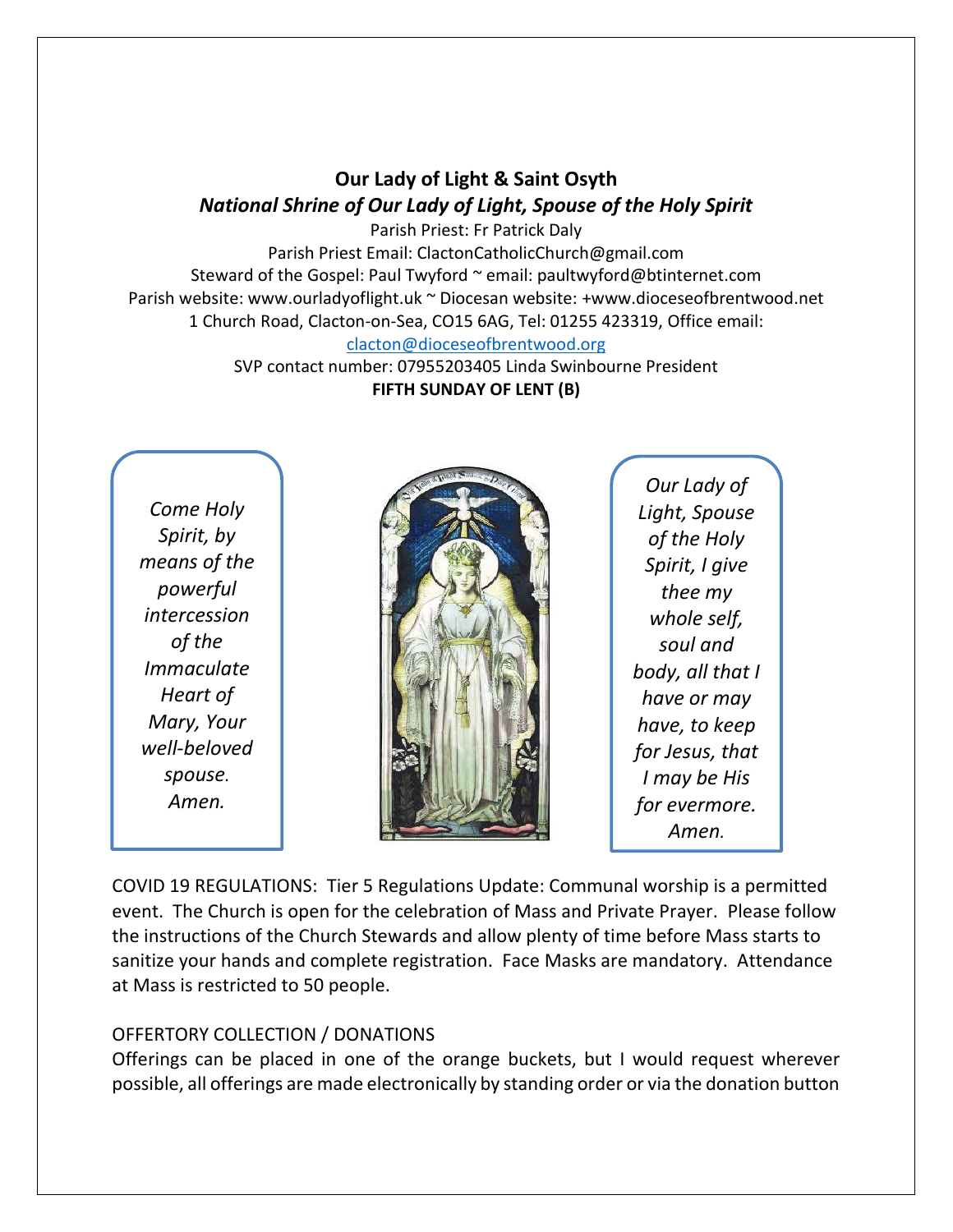on the website. This will reduce the level of risk to our collection counters and those who will need to visit the bank. The bank details are: **Bank Title: Catholic Church Clacton-on-Sea, Sort Code 401322, Account Number: 41020463.** Members of the gift-aid scheme should quote their name and gift aid number in the Reference. Funds received last week:

Electronic Offerings £665.00 of which £445.00 was gift aided. Collection Offerings £240.11 of which £73.00 was gift aided.

Thank you for your generosity, for Gift Aiding your offerings, and for your support of the parish. Fr Patrick.

## JOHN 12:20-33

In the Gospel from John, Jesus foretells His death and subsequent glorification. Jesus tells the disciples, 'Now the hour has come for the Son of man to be glorified. In truth I tell you, unless a wheat of grain falls to the earth and dies, it remains only a single grain, but if it dies it yields a rich harvest'. Jesus was to be the wheat grain that would die, and His death would yield a rich and great harvest for all. Jesus tells them, 'when I am lifted up from the earth, I shall draw all people to myself'. He is indicating His death on a cross. Jesus also gives us a warning. He states that, 'anyone who loves his life loses it; anyone who hates His life in this world will keep it for eternal life. Whoever serves me must follow me'. We are Christians and should live our lives in the knowledge that this temporal and short existence is only a preparation for our eternal destination with God. The only thing that we can hold onto in this life is love. The love we receive and the love we give to God and others. Everything else will be taken away from us. St Paul tells us that only love is eternal. We build our treasure in heaven through acts of love. We follow Christ and we follow Him to the cross. We all have our individual crosses in this life. Jesus embraced His Cross in total obedience to His Father, in the knowledge that His death would bring about the defeat of death and evil. To follow Christ, we must have the strength and obedience to embrace our own personal cross in the knowledge that it is through the Cross that we receive our salvation. There can be no resurrection without the Cross.

WEEKLY LENTEN REFLECTIONS: From Missio at <https://www.youtube.com/c/MissioUK/videos>

STATIONS OF THE CROSS: Every Friday at 7.00 pm.

CALLING ALL MISSIO RED BOXES: Please bring any full Red Boxes and hand them to a Church Steward. Thank you.

NATIONAL DAY OF PRAYER & FASTING 24th MARCH: Please pray the Rosary for the end of abortion and euthanasia – The Good Counsel Network.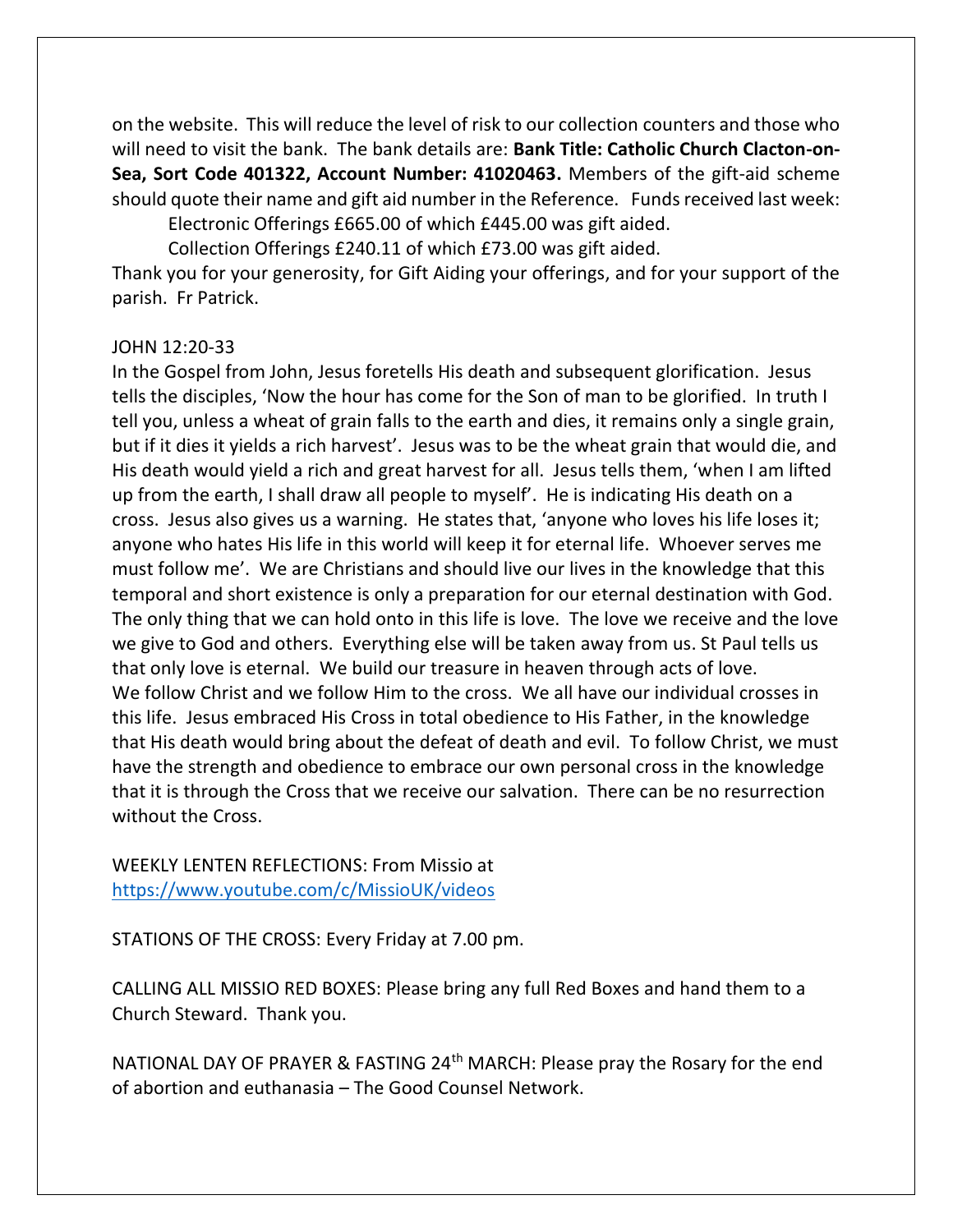COMMERCIAL LEGAL EXPERIENCE: If anybody has any legal experience, please would you give your details to Fr Patrick.

REVIEWING YOUR WILL: Do not forget Our Lady of Light. You can give to the parish using the following wording in your will: 'I give, free of all taxes, the sum of £…… to the trustee of the Brentwood Roman Catholic Diocesan Trust (charity no 234092), for the general charitable purposes of the Diocese of Brentwood with the request, but without imposing any trust, that the same should be used for gift to Our Lady of Light and St Osyth Parish, Clacton on Sea, and I declare that the receipt of a proper officer of the Brentwood Diocese shall be a good and sufficient discharge of my executors'. Any sum given in this way is exempt from Inheritance Taxes.

## **THE HOLY WEEK SERVICES**

Times of Services and Mass will be as follows: Thursday  $1^{st}$  April – Holy Thursday: Mass of the Lord's Supper at 7.00 pm Friday  $2^{nd}$  April – Good Friday: The Celebration of the Passion of the Lord at 3.00 pm Stations of the Cross at 7.00 pm Saturday 3rd April: The Easter Vigil at 8.00 pm Please note that the services will be limited to 50 people on a first arrival basis. The services have been redacted to ensure COVID19 compliance.

|  | THE FOLLOWING MASSES WILL BE OPEN TO A MAXIMUM OF 50 PEOPLE IN THE CHURCH. |
|--|----------------------------------------------------------------------------|

| Saturday 20 <sup>th</sup> March | 9.30 am.              | <b>MASS: Dermot Murray RIP</b> |
|---------------------------------|-----------------------|--------------------------------|
|                                 |                       | John Murray                    |
| Saturday 20 <sup>th</sup> March | 11.00 am to 12.00 am. | <b>SACRAMENT OF</b>            |
|                                 |                       | <b>RECONCILIATION:</b>         |
|                                 |                       | Confessions will be heard in   |
|                                 |                       | the Sacristy. Please tell the  |
|                                 |                       | Steward that you wish to go    |
|                                 |                       | to confession.                 |
| Saturday 20 <sup>th</sup> March | 11.00 am to 1.00 pm.  | Church is open for private     |
|                                 |                       | prayer with Exposition of the  |
|                                 |                       | <b>Blessed Sacrament.</b>      |